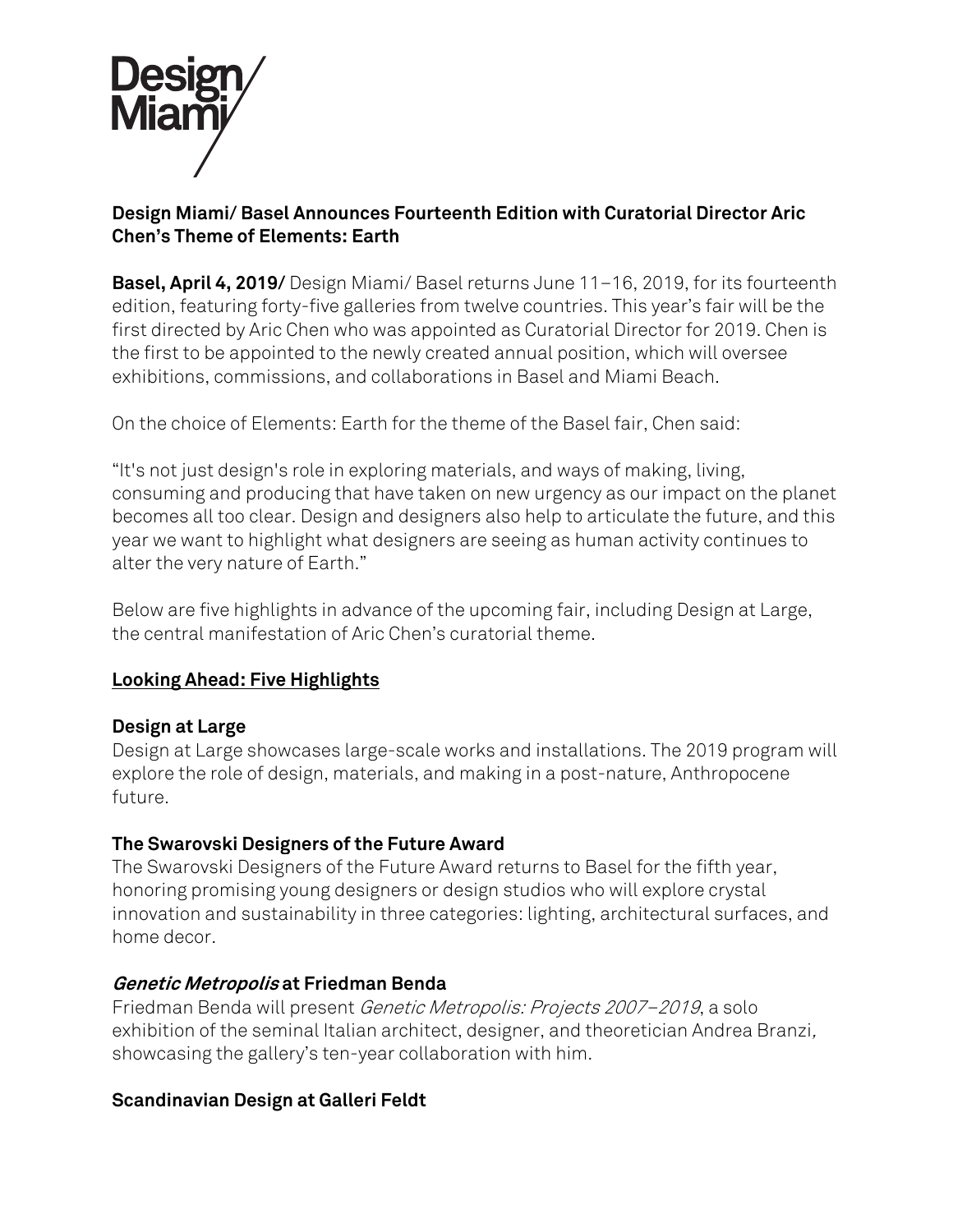

Copenhagen-based Galleri Feldt's presentation will focus on innovative and groundbreaking Scandinavian design. A highlight will be the very rare 1936 Tired Man by Flemming Lassen, acquired from the original owner in its original upholstery, a chair considered to be among the most important early modernist works of Danish design.

## **Gio Ponti at Nilufar Gallery**

Nilufar Gallery's selection of vintage and contemporary pieces will include the Triennale armchair by Gio Ponti, the iconic expression of his "ultimate shape" concept designed in declared opposition to the modernist dogma of his time and originally showcased at the IX Triennale in Milan in 1951

## **Design Miami/ Basel 2019 Exhibitors/**

#### **Galleries/**

ammann//gallery/ Cologne Carpenters Workshop Gallery/ Paris, New York, San Francisco, and London Caterina Tognon/ Venice CONVERSO/ Chicago Cristina Grajales Gallery/ New York Demisch Danant/ New York Erastudio Apartment-Gallery/ Milan Erik Thomsen Gallery/ New York Friedman Benda/ New York Functional Art Gallery/ Berlin Galerie Chastel-Maréchal/ Paris Galerie Eric Philippe/ Paris Galerie Jacques Lacoste/ Paris Galerie kreo/ London and Paris Galerie Maria Wettergren/ Paris Galerie Matthieu Richard/ Paris Galerie Meubles et Lumières/ Paris Galerie Mitterrand/ Paris Galerie Pascal Cuisinier/ Paris Galerie Patrick Seguin/ London and Paris Galerie Philippe Gravier/ Paris Galerie Regis Mathieu/ Paris Galerie VIVID/ Rotterdam Galleria Antonella Villanova/ Florence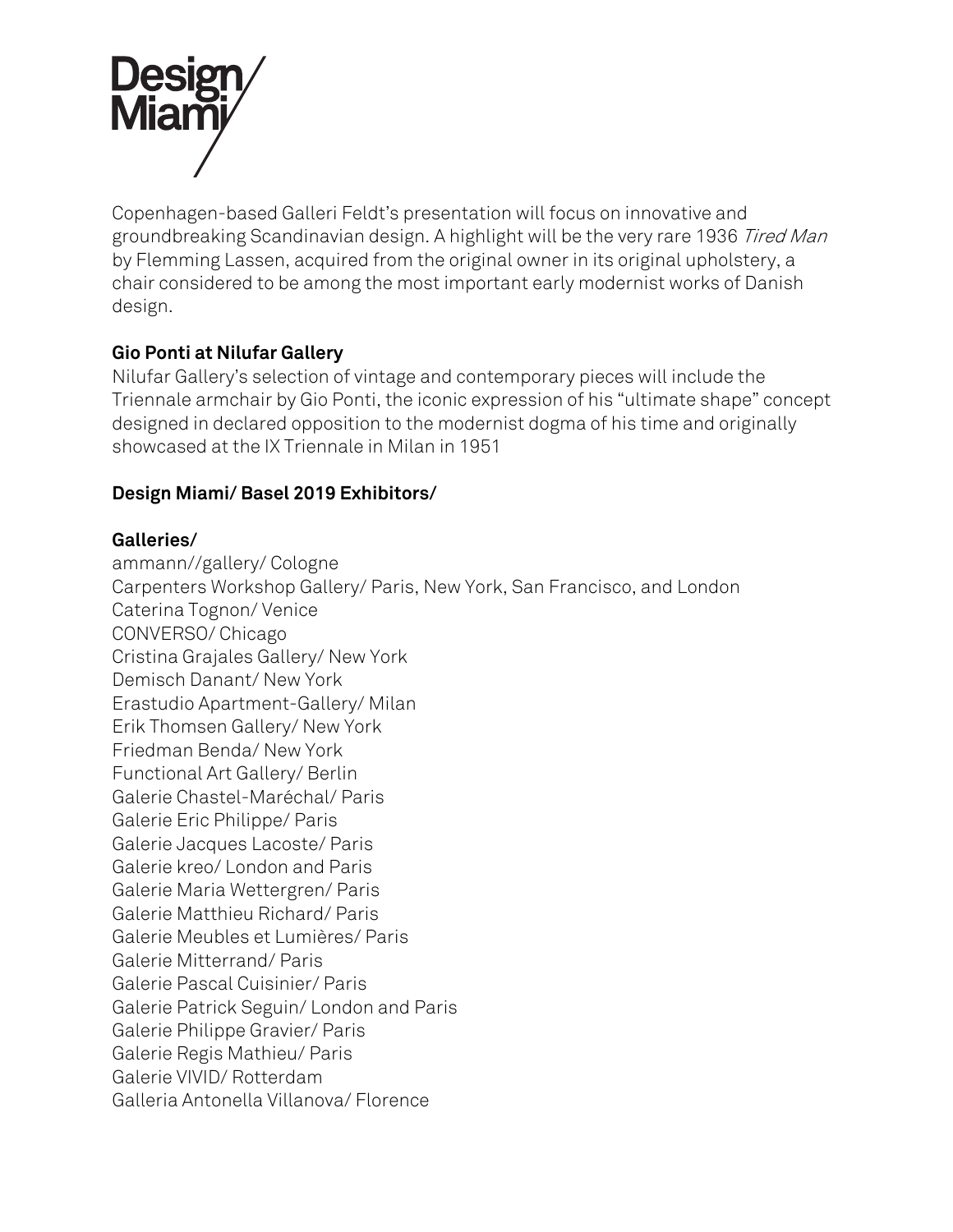

Galleria Rossella Colombari/ Milan Galleri Feldt/ Copenhagen Gallery ALL/Beijing and Los Angeles Gate 5/ Monaco Giustini / Stagetti/ Rome Gokelaere & Robinson/ Brussels and Knokke Hostler Burrows/ New York Jousse Entreprise/ Paris LAFFANOUR–Galerie Downtown/ Paris LEBRETON/ San Francisco Magen H Gallery/ New York MANIERA/ Brussels Marc Heiremans/ Antwerp Mercado Moderno/ Rio De Janeiro Nilufar Gallery/ Milan Patrick Parrish Gallery/ New York Pierre Marie Giraud/ Brussels Salon 94 Design/ New York Side Gallery/ Barcelona The Future Perfect/ Los Angeles, New York, and San Francisco Thomas Fritsch–ARTRIUM/ Paris

### **Curios/**

Atelier Swarovski presents Crystal Blind by Studio Brynjar & Veronika and Slanted Tiles by Study O Portable Armel Soyer presents Remember by Olga Engel Boghossian presents Gold Thread Camp Design Gallery presents Three Characters in the Second Act: The Royal Family by Adam Nathaniel Furman Caroline Van Hoek presents TOAST Didier Ltd presents Paint it Black by Louise Nevelson DIMOREGALLERY presents PIERO! Galerie SCENE OUVERTE presents Phantasmagoria Lindsey Adelman Presents Paradise City Mathieu Lehanneur presents Inverted Gravity Nilufar Gallery presents FAR Oscar Humphries presents Japonism Paul Hughes Fine Arts presents Confluences: From Ancient Andes to Bauhaus Syz Art Jewels presents *Dino Runes* by Kerstin Brätsch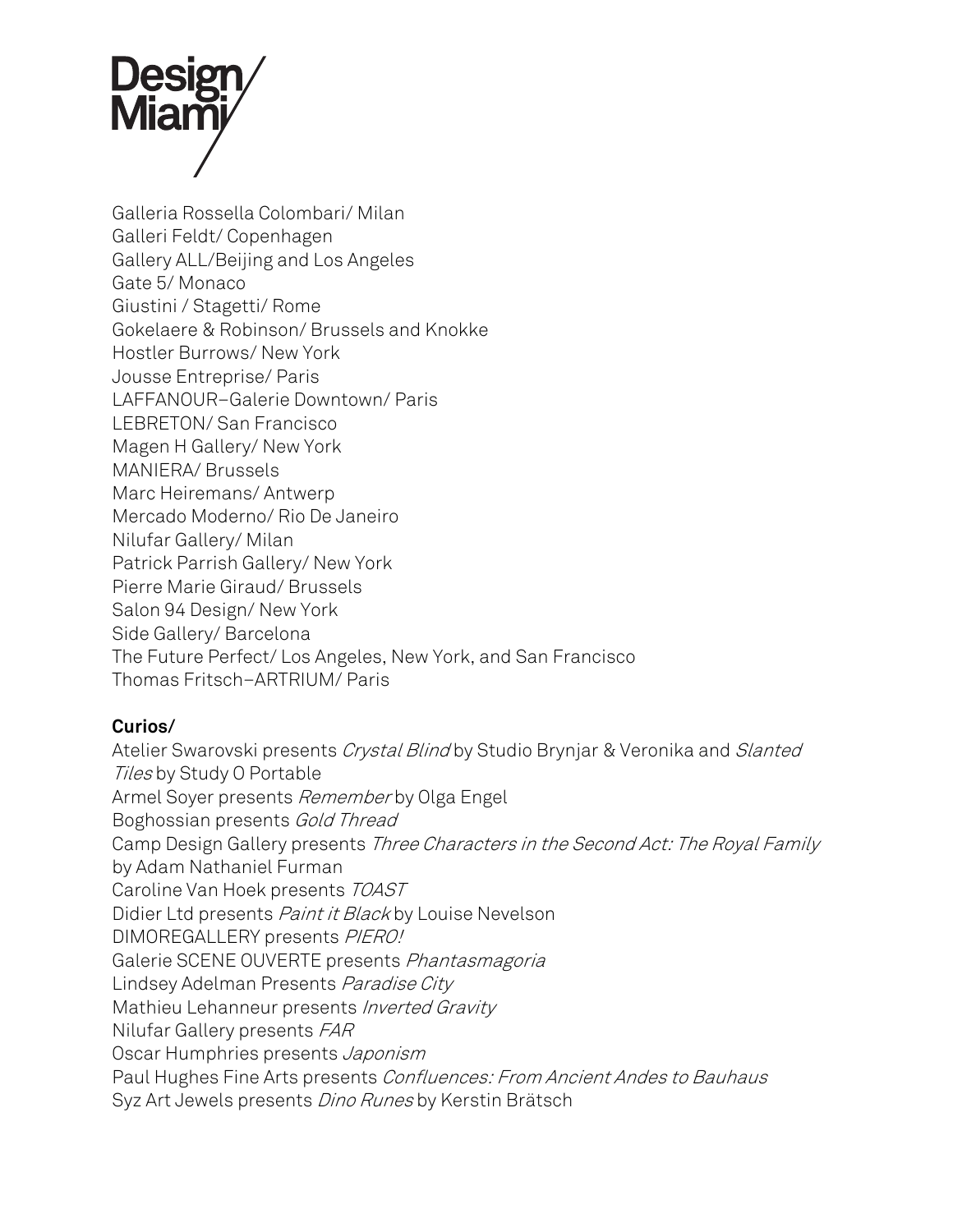

## **Schedule of Events/**

Preview Day/ By invitation only Monday, June 10/ Collectors Preview/ 12–6PM Vernissage/ 6–8PM

Public Show Days/ Tuesday, June 11/ 11AM–8PM Wednesday, June 12/ 11AM–8PM Thursday, June 13/ 11AM–7PM Friday, June 14/ 11AM–7PM Saturday, June 15/ 11AM–7PM Sunday, June 16/ 11AM–7PM

# **Notes to Editors/ About Design Miami/**

Design Miami/ is the global forum for design. Each fair brings together the most influential collectors, gallerists, designers, curators, and critics from around the world in celebration of design culture and commerce. Occurring alongside the Art Basel fairs in Miami, Florida, each December and Basel, Switzerland, each June, Design Miami/ has become the premier venue for collecting, exhibiting, discussing, and creating collectible design.

Design Miami/ is more than a marketplace for design, where the world's top galleries gather to present museum-quality exhibitions of twentieth and twenty-first century furniture, lighting, and objets d'art. Each show balances exclusive commercial opportunities with progressive cultural programming, creating exciting collaborations with designers and design institutions, panels and lectures with luminaries from the worlds of design, architecture, art, and fashion, and unique commissions from the world's top emerging and established designers and architects.

By continuously expanding and enriching its program, Design Miami/ seeks to not only satisfy the demand for a high-end design fair, but also to broaden awareness of modern and contemporary design, fuel the market for collectible design, and provide an exciting yet accessible destination for collectors and enthusiasts alike.

Press inquiries, please contact/ Camron PR